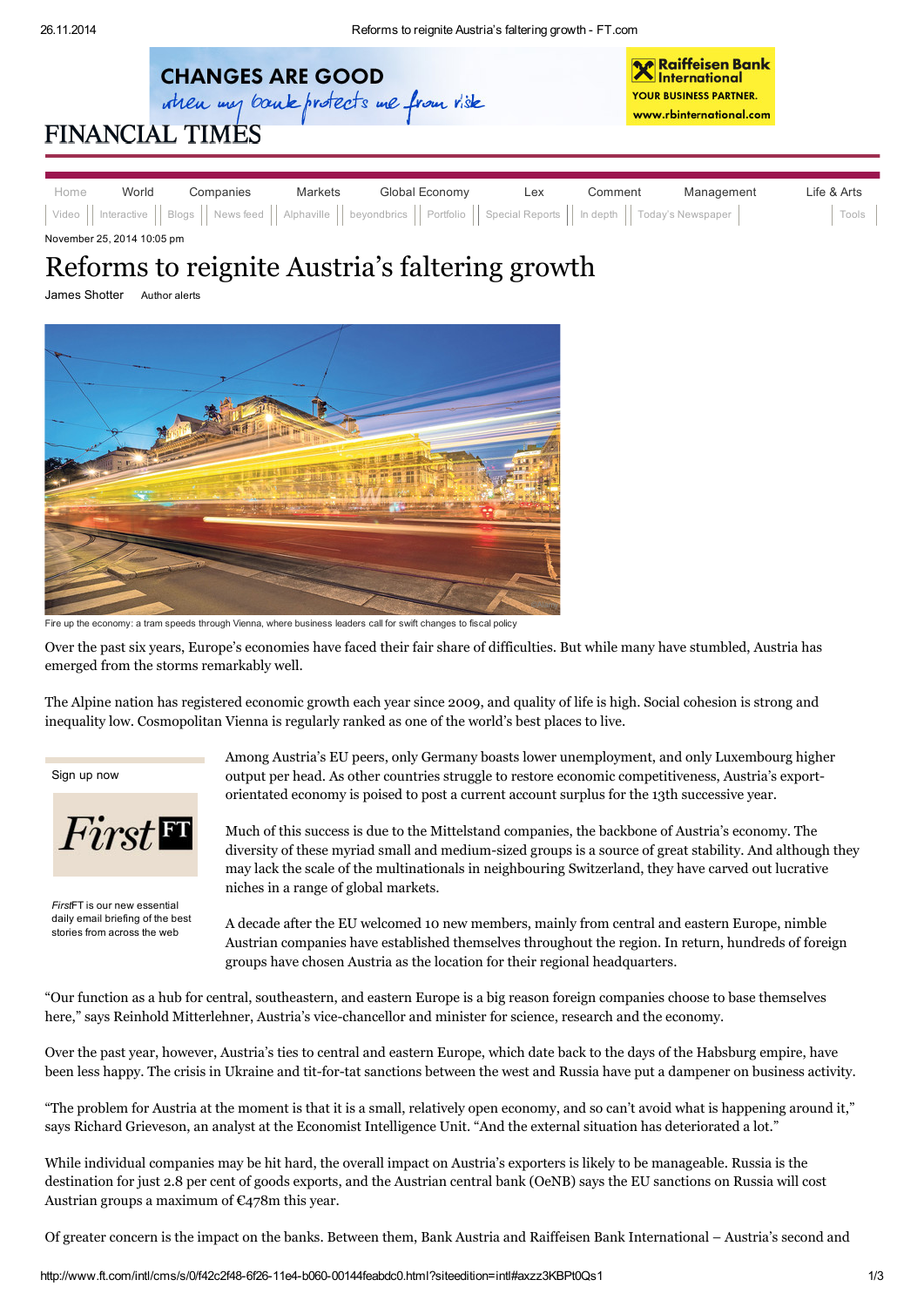third-largest banks by assets – have a gross exposure of  $\mathfrak{C}36.2$ bn to Russia and  $\mathfrak{C}6.3$ bn to Ukraine.

Although the Russian market has held up relatively well, the conflict in Ukraine is one reason why Raiffeisen warns that it faces a loss of up to €500m this year.

"The geopolitical situation is a big worry," says Josef Christl, a consultant and former executive director of the OeNB. "Things look a bit calmer [now] but could easily flare up again. If they do, that could mean further writedowns, particularly for Raiffeisen, as Russia is by far their most important market."



we-Tho mson Reuters Datastream: Statistics Austria: IMF

Beyond such immediate concerns, several longer-term challenges are looming – and have recently been thrown into sharper relief by a deterioration in several economic indicators. Growth projections have been cut; unemployment, while low, is ticking upwards; and the cost of winding down Hypo Alpe Adria, a failed regional bank, will help push Austrian public debt to around 87 per cent of GDP.

The most pressing need, say business leaders, is to reform Austria's tax system. Not only is the tax take – at 45.3 per cent of GDP – high, steep social security and pension costs also mean the burden on labour is disproportionately heavy, and a drag on Austria's otherwise strong competitiveness.

"As a first step, we should set ourselves the goal of reducing the tax take to 40 per cent of GDP by 2020," says Wolfgang Eder, chief executive of the steel group Voestalpine. "In the longer term – in my opinion by 2030 – we should consider orienting ourselves by the 34 per cent Switzerland manages."

Austria's ruling coalition of the centre-left Social Democrats and centre-right People's Party, said in September that it was planning an income tax reduction of €5bn a year. However, it has yet to decide how the cuts will be financed. And as things stand, the reform seems unlikely to reduce non-wage labour costs, or reform the increasingly expensive pension system, one reason for Austria's high tax take.

The second big concern for business is education. Although Austria's tradition of apprenticeships, where young people work and study at the same time, has helped create a highly skilled labour force, reforms are needed in other parts of the education system.

"We have excellent engineers in Austria, but we have noticed that the level has been falling among the 14-year-olds we take on as apprentices," says Franz Struzl, chief executive of RHI, the maker of fireproof products. "That is something Austria needs to work on."

A third need is greater support for the capital markets. Vienna's stock exchange received a welcome boost this year when the aviation parts supplier FACC launched a €194m initial public offering, the first in Austria since 2011. However, activity remains muted in comparison to the days before the financial crisis.

One difficulty for the exchange is that, as elsewhere in Europe, small and medium-sized groups tend to rely on banks rather than capital markets for finance.

As lenders across the continent are hit by tougher capital requirements, there ought to be an opportunity for other providers of funding. But recently, policy makers have done little to encourage this: to the dismay of bankers, the country is one of 11 EU states toying with the idea of introducing a financial transactions tax.

"We need to stop talking about the FTT," says Karl Sevelda, chief executive of Raiffeisen. "It will just drive transactions out of Austria."

In recent years, the coalition's lack of progress in pushing through reforms has spurred support for a growing array of opposition parties.

Last year's general election saw two new groupings – the liberal party Neos, and another set up by the billionaire tycoon, Frank Stronach – enter parliament. The Greens are now part of six of Austria's nine regional [governments.](http://www.ft.com/intl/cms/s/0/a7dc2e74-2cb4-11e2-9211-00144feabdc0.html#axzz3JxWPGLpd) The most successful opposition group, however, is the far-right Freedom party (FPÖ), which currently enjoys more support than any other party, according to a string of recent opinion polls.

The upshot of these political shifts, says Anton Pelinka, professor of political science at the central European University, is that the coalition of the Social Democrats and the People's Party could finally lose its overall majority at the next general election, due in 2018.